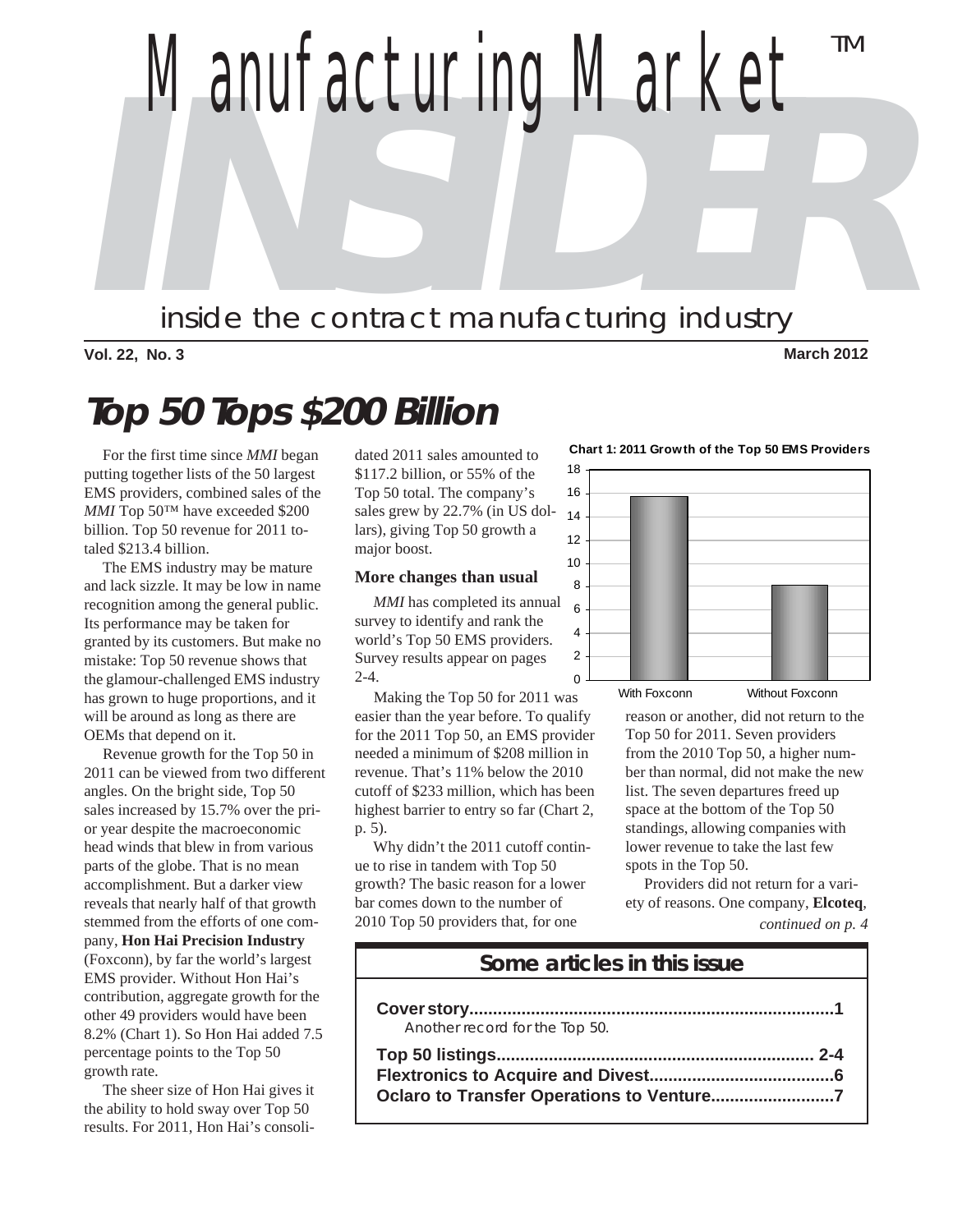# MMI Top 50

|                                                                                                                                                                                                                                                                                                                                                                                                                                                                                                                                                                                                                                                                         |                               |                                   |                      |                |                  |              | The MMI Top 50 EMS Providers in 2011 |                 |                          |                                              |            |                                                                                                                                                                 |
|-------------------------------------------------------------------------------------------------------------------------------------------------------------------------------------------------------------------------------------------------------------------------------------------------------------------------------------------------------------------------------------------------------------------------------------------------------------------------------------------------------------------------------------------------------------------------------------------------------------------------------------------------------------------------|-------------------------------|-----------------------------------|----------------------|----------------|------------------|--------------|--------------------------------------|-----------------|--------------------------|----------------------------------------------|------------|-----------------------------------------------------------------------------------------------------------------------------------------------------------------|
|                                                                                                                                                                                                                                                                                                                                                                                                                                                                                                                                                                                                                                                                         |                               | Sales Rank                        |                      |                |                  | Sales Growth |                                      |                 |                          | Percent                                      |            |                                                                                                                                                                 |
|                                                                                                                                                                                                                                                                                                                                                                                                                                                                                                                                                                                                                                                                         | Head-                         | calendar                          | by<br>2011 2011 2010 |                | calendar '10-'11 | 2010 in US\$ |                                      | No. of No. of   | facility                 | Total space in No.                           |            | low-cost SMT No. of customers and                                                                                                                               |
| Organization                                                                                                                                                                                                                                                                                                                                                                                                                                                                                                                                                                                                                                                            | quarters                      | (millions) sales rank             |                      |                | (millions)       | (% )         | people plants                        |                 | sq. ft.                  | regions                                      |            | lines notable customers                                                                                                                                         |
| Hon Hai Pre-<br>cision Industry<br>(Foxconn)                                                                                                                                                                                                                                                                                                                                                                                                                                                                                                                                                                                                                            | Tucheng<br>City,<br>Taiwan    | \$117,249                         | 1                    | 1              | \$95,543         |              | 23 > 1,200,000                       | avail.          |                          | not not avail. not avail.                    | not        | Apple, Dell, HP, Cisco, Sony,<br>avail. Amazon, Nintendo, Microsoft,<br>Nokia                                                                                   |
| Flextronics<br>International                                                                                                                                                                                                                                                                                                                                                                                                                                                                                                                                                                                                                                            | Singapore                     | \$29,944                          | $\overline{2}$       | $\overline{2}$ | \$27,761         | 8            | 176,0001                             | avail.          | not 25.1 M <sup>1</sup>  | 74 <sup>1</sup>                              | not        | Alcatel-Lucent, Cisco, Dell,<br>avail. Ericsson, HP, Huawei, Lenovo,<br>Microsoft, RIM, Xerox                                                                   |
|                                                                                                                                                                                                                                                                                                                                                                                                                                                                                                                                                                                                                                                                         | Jabil St. Peters-<br>burg, FL | \$16,797                          | 3                    | 3              | \$14,685         | 14           | 121,000                              | 60              | 22.8 M                   |                                              | $~175$ not | ~200: Agilent, Apple, Cisco,<br>avail. Ericsson, GE, HP, IBM, NetApp,<br>Pace, RIM                                                                              |
| Celestica                                                                                                                                                                                                                                                                                                                                                                                                                                                                                                                                                                                                                                                               | Toronto,<br>Canada            | \$7,213                           | $\overline{4}$       | 4              | \$6,526          | 11           | 33,000                               | 292             | $>6$ M                   | $-70$                                        | not        | >100: Alcatel-Lucent, Cisco,<br>avail. EMC, HP, Honeywell, IBM, Jun-<br>iper, NEC, Raytheon, RIM, Oracle                                                        |
| New Kinpo New Taipei<br>Group                                                                                                                                                                                                                                                                                                                                                                                                                                                                                                                                                                                                                                           | City,<br>Taiwan               | \$6,510 <sup>3</sup>              | 5                    | 6              | \$5,059          | 29           | 37,771                               |                 | 18 11.51 M               |                                              | 80 274     | >20: HP, Seagate, Western<br>Digital, Panasonic, Toshiba,<br>Hitachi, Tl, Casio, Pace, Nikon,<br>Pioneer, GE, IBM, Dell, EMC,<br>Lenovo, Asus, ASRock, Gigabyte |
| Sanmina-SCI                                                                                                                                                                                                                                                                                                                                                                                                                                                                                                                                                                                                                                                             | San Jose,<br>СA               | \$6,442                           | 6                    | 5              | \$6,503          | $-1$         | 45,5054                              | avail.          | not 12.04 M <sup>4</sup> | $-664$                                       | not        | Nokia Siemens Networks,<br>avail. EchoStar, Symmetricom,<br>GigOptix, Catch the Wind,<br>TrueNorth, Emerson, Santerno,<br>Kaiam, KACO new energy                |
| Shenzhen<br>Kaifa<br>Technology                                                                                                                                                                                                                                                                                                                                                                                                                                                                                                                                                                                                                                         | Shenzhen,<br>China            | \$2.883                           | $\overline{7}$       | $\overline{7}$ | \$3,081          | -6           | 19,000                               | 6               | 2.71 M                   | 100                                          | 100        | 33: Seagate, Western Digital,<br>Hitachi, Kingston, Samsung, ZTE,<br>Epson, Resmed, ENEL,<br>Reliance, China Mobile                                             |
| <b>Benchmark</b><br>Electronics                                                                                                                                                                                                                                                                                                                                                                                                                                                                                                                                                                                                                                         | Angleton,<br><b>TX</b>        | \$2,253                           | 8                    | 8              | \$2,402          | -6           | ~10,000                              | 21              | 3.05 M                   | $-55$                                        |            | 124 ~100: Emerson, IBM, Applied<br><b>Materials</b>                                                                                                             |
|                                                                                                                                                                                                                                                                                                                                                                                                                                                                                                                                                                                                                                                                         | Plexus Neenah, WI             | \$2,195                           | 9                    | 9              | \$2,149          | 2            | 9,000                                | 18              | 2.7 M                    | ~56                                          |            | 102 ~130: Juniper, GE, Coca-Cola                                                                                                                                |
| Universal<br>Scientific<br>Industrial (USI)                                                                                                                                                                                                                                                                                                                                                                                                                                                                                                                                                                                                                             | Shanghai,<br>China            | \$1,965                           | 10                   | 10             | \$2,029          | -3           | >12,000                              | 5               | 2.27 M                   | 77                                           |            | 116 > 100 (EMS)                                                                                                                                                 |
| Venture                                                                                                                                                                                                                                                                                                                                                                                                                                                                                                                                                                                                                                                                 | Singapore                     | \$1,9405                          | 11                   | 11             | \$1,959          | $-1$         | ~13,500                              | avail.          |                          | not not avail. not avail.                    |            | not 171: ABB, Agilent, HP, IBM,<br>avail. Intermec, Micros, NCR,<br>Qualcomm, Talaris                                                                           |
| Zollner<br>Elektronik                                                                                                                                                                                                                                                                                                                                                                                                                                                                                                                                                                                                                                                   | Zandt,<br>Germany             | $-$ \$1,198                       | 12                   | 14             | \$1,054          | 14           | 8,000                                | 16              | 2.81 M                   | 55                                           | 47         | >500                                                                                                                                                            |
| SIIX                                                                                                                                                                                                                                                                                                                                                                                                                                                                                                                                                                                                                                                                    | Osaka,<br>Japan               | \$1,157                           | 13                   | 13             | \$1,076          | 8            | 7,588                                | 12 <sup>6</sup> |                          | 914 K <sup>7</sup> not avail.                |            | $103 - 200$                                                                                                                                                     |
| <b>UMC</b><br>Electronics                                                                                                                                                                                                                                                                                                                                                                                                                                                                                                                                                                                                                                               | Saitama,<br>Japan             | \$953                             | 14                   | 17             | \$903            | 6            | 8,687                                | 6               |                          | 864 K not avail. 133                         |            |                                                                                                                                                                 |
| <b>Beyonics</b><br>Technology                                                                                                                                                                                                                                                                                                                                                                                                                                                                                                                                                                                                                                           | Singapore                     | \$867 <sup>8</sup><br>(estimated) | 15                   | 15             | \$987            | $-12$        | not avail.                           |                 | 9 not avail.             | 100                                          | not        | Seagate, Panasonic, SmarDTV,<br>avail. IndigoVision, Hauppauge, Epson,<br>Animus - Johnson & Johnson,<br>Bio-logic, Stryker                                     |
| Sumitronics                                                                                                                                                                                                                                                                                                                                                                                                                                                                                                                                                                                                                                                             | Tokyo,<br>Japan               | \$862                             | 16                   | 16             | \$875            | $-1$         | $-3,800$                             |                 |                          | 25 <sup>9</sup> not avail. not avail. 342 55 |            |                                                                                                                                                                 |
| AsteelFlash<br>Group                                                                                                                                                                                                                                                                                                                                                                                                                                                                                                                                                                                                                                                    | Paris,<br>France              | \$780                             | 17                   | 20             | \$662            | 18           | 4,084                                | 12<br>sites     | 1.25 M                   | 45                                           | 35         |                                                                                                                                                                 |
| Global Brands New Taipei<br>Manufacture<br>(GBM)                                                                                                                                                                                                                                                                                                                                                                                                                                                                                                                                                                                                                        | City,<br>Taiwan               | \$697                             |                      | 18 new         | \$715            | $-3$         | ~10,000                              |                 | 3 not avail.             |                                              |            | 100 ~150 >100: WD, Hitachi, Samsung,<br>Asus, Gigabyte, San Disk, Cisco<br>(indirect), Verizon (indirect), NTT<br>Docomo (indirect), Carrier,<br>Seagate        |
| Note: Unless otherwise indicated, data represents 2011 year-end. 1As of March 31, 2011. <sup>2</sup> Includes manufacturing, services sites and offices.<br><sup>3</sup> Sales represent Kinpo Electronics, Cal-Comp Electronics and Acbel Polytech (power supplies). <sup>4</sup> As of Oct. 1, 2011. <sup>5</sup> ODM business contributed<br>about 35% of revenue. <sup>6</sup> Six plants are owned by SIIX, and six are operated by affiliates. <sup>7</sup> Corresponds to six plants owned by SIIX.<br><sup>8</sup> Estimated sales of Beyonics' EMS division from Feb. 2011 to Jan. 2012. <sup>9</sup> Sumitronics owns four plants and uses 21 partner plants. |                               |                                   |                      |                |                  |              |                                      |                 |                          |                                              |            |                                                                                                                                                                 |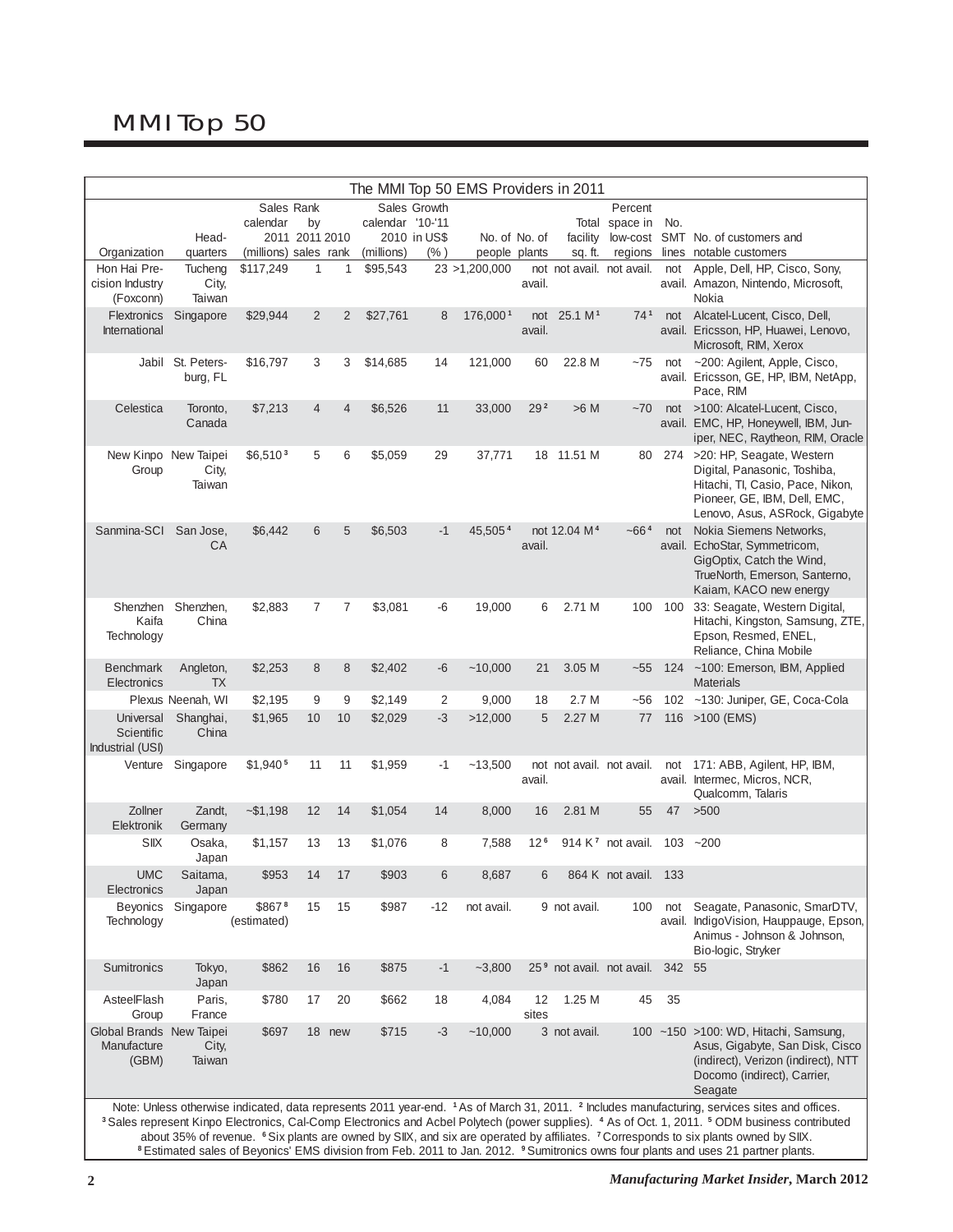|                                                        |                                            |                       |                      |    |                  |                | The MMI Top 50 EMS Providers in 2011                                   |                |                     |                         |      |                                                                                                                                                                                                                 |
|--------------------------------------------------------|--------------------------------------------|-----------------------|----------------------|----|------------------|----------------|------------------------------------------------------------------------|----------------|---------------------|-------------------------|------|-----------------------------------------------------------------------------------------------------------------------------------------------------------------------------------------------------------------|
|                                                        |                                            | Sales Rank            |                      |    |                  | Sales Growth   |                                                                        |                |                     | Percent                 |      |                                                                                                                                                                                                                 |
|                                                        |                                            | calendar              | by<br>2011 2011 2010 |    | calendar '10-'11 | 2010 in US\$   |                                                                        |                |                     | Total space in          | No.  | low-cost SMT No. of customers and                                                                                                                                                                               |
| Organization                                           | Head-<br>quarters                          | (millions) sales rank |                      |    | (millions)       | $(\% )$        | people plants                                                          | No. of No. of  | facility<br>sq. ft. | regions                 |      | lines notable customers                                                                                                                                                                                         |
| Fabrinet                                               | Cayman<br><b>Islands</b>                   | \$668                 | 19                   | 21 | \$653            | $\overline{2}$ | 5,930                                                                  | $\overline{4}$ | 1.11 M              | 98                      | 17   | >40: JDSU, Oclaro, Finisar,<br>Opnext, Emcore, Valeo, Cisco,<br>Intel                                                                                                                                           |
| Kimball<br>Electronics<br>Group                        | Jasper, IN                                 | \$657                 | 20                   | 19 | \$741            | $-11$          | 3,162                                                                  | 6              | 914 K               | 60                      | 37   | >20: Johnson Controls, BWI<br>Group, Nualight, Grundfos, Regal<br>Beloit, Brose Automotive, Smith &<br>Nephew, Parker Hannifin, Cob-<br>ham, Motorola Solutions, TRW<br>Automotive, Eldor, ZOLL Medical         |
| Creation<br>Technologies                               | Burnaby,<br>BC,<br>Canada                  | \$546                 | 21                   | 25 | \$462            | 18             | 2,670                                                                  | 11             | 600K                | 6                       | 31   | $-200$                                                                                                                                                                                                          |
| Enics                                                  | Zürich,<br>Switzerland                     | \$524                 | 22                   | 27 | \$426            | 23             | 3,200                                                                  | 8              | 756 K               | 50                      | not  | ABB, Atlas Copco, Bombardier,<br>avail. Danfoss, Gambro, Getinge,<br>Honeywell, KONE, Leica, Roche<br>Diagnostics, Schneider Electric,<br>Vaisala, Varian Medical                                               |
| 3CEMS Group Guangzhou,                                 | China                                      | \$510                 | 23                   | 24 | \$465            | 10             | 12,000                                                                 | $\overline{7}$ | 2.27 M              | 100                     | 48   | 198: Asus, Canon, Fossil, Fujifilm,<br>Goodman Air Conditioning and<br>Heating, Honeywell, Sony, Tridium                                                                                                        |
| Integrated<br>Micro-Elec- Philippines<br>tronics, Inc. | Laguna,                                    | \$50210               | 24                   | 28 | \$393            | 28             | 13,534                                                                 | 15<br>sites    | 2.4 M               | 99                      |      | 145 > 250                                                                                                                                                                                                       |
| International<br>(Holdings)<br>Limited                 | Wong's Hong Kong                           | \$497                 | 25                   | 23 | \$508            | $-2$           | < 6,000                                                                | $\overline{2}$ | 890K                | 100                     | ~100 | $<$ 40                                                                                                                                                                                                          |
| <b>VIDEOTON Székesfeh-</b><br>Holding                  | érvár,<br>Hungary                          | \$455                 | 26                   | 26 | \$438            | 4              | 6,700                                                                  | 11             | 5.9 M               | 100                     | 19   | >50: Braun, Electrolux, Philips,<br>Bosch, BWI, Continental, Delphi,<br>Denso, Valeo, Visteon, ABB, GE,<br>Alstom, Carrier, Eaton, Emerson,<br>Hager, Kopp, Legrand, Siemens,<br>Sensus, HP, NCR, 3M, Panasonic |
| VTech Com- Hong Kong<br>munications                    |                                            | \$417                 | 27                   | 29 | \$373            | 12             | 3,500                                                                  | $\mathbf{1}$   | 450 K               | 100                     | 16   | 70                                                                                                                                                                                                              |
| Neways<br>International                                | Son, The<br><b>Electronics Netherlands</b> | \$395                 | 28                   | 32 | \$338            | 17             | 2,080                                                                  |                | 13 not avail.       | 40                      | 19   | ~640: ASML, FEI, Philips,<br>Rheinmetall, ThyssenKrupp                                                                                                                                                          |
| Technology                                             | Topscom Hong Kong                          | \$380                 | $29 -$<br>30         | 31 | \$350            | 9              | 4,500                                                                  |                |                     | 1.61 M not avail.       | 50   | 102: Huawei, ZTE, Cisco, Sony                                                                                                                                                                                   |
| Technology                                             | WKK Hong Kong                              | \$380                 | $29 -$<br>30         | 33 | \$345            | 10             | 5,790                                                                  | 1              | 725K                | 100                     | 32   | 36                                                                                                                                                                                                              |
| éolane                                                 | Le Fresne<br>sur Loire,<br>France          | \$363                 | 31                   | 35 | \$29011          | 25             | 2,400                                                                  | 16             | 936 K               | 15                      | 30   | 450: Dassault, Thales, Safran,<br>EADS, Alstom, Schlumberger,<br>Sercel, France Telecom, SFR,<br>Atlas Copco, Areva, DGA, Somfy,<br>Fukuda, PSA, Renault, Valeo,<br>Mentor, Alstom                              |
| OnCore<br>Manufacturing                                | San Jose,<br>CA                            | \$350                 | $32-$<br>33          | 36 | \$301            | 16             | 1,500                                                                  | 8              | 517 K               | 20                      | 40   | ~100                                                                                                                                                                                                            |
| V.S. Industry                                          | Senai,<br>Malaysia                         | \$350                 | $32-$<br>33          | 40 | \$287            | 22             | 4,475                                                                  | 9              | 1.40 M              | 100<br>(estimat-<br>ed) | 34   | 55: Dyson, Itron, Valeo Thermal<br>Systems JPN, Panasonic, Next<br>Window                                                                                                                                       |
| PartnerTech                                            | Vellinge,<br>Sweden                        | \$310                 | 34                   | 37 | \$300            | $\mathbf{3}$   | 1,306                                                                  | 9              | 800 K               | 33                      | 9    | >200: Tomra, Vestas Control<br>Systems, Beijer Electronics                                                                                                                                                      |
|                                                        |                                            |                       |                      |    |                  |                | <sup>11</sup> Original 2010 figure supplied by the company was higher. |                |                     |                         |      | Note: Unless otherwise indicated, data represents 2011 year-end. <sup>10</sup> Does not include IMI's sales of power semiconductor assembly and test services.                                                  |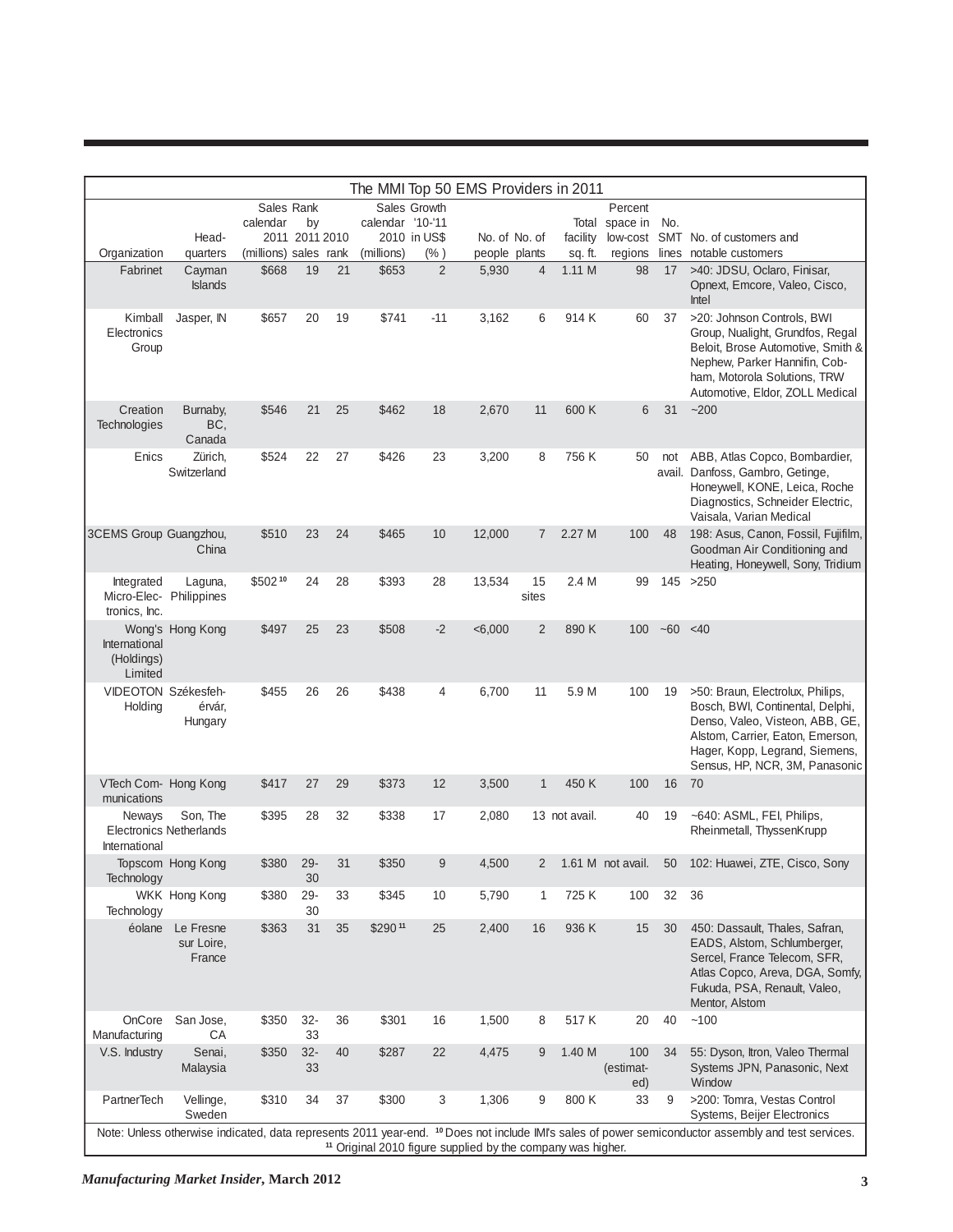# MMI Top 50

| The MMI Top 50 EMS Providers in 2011                                                                                                             |                                          |                                                     |                 |                   |                                |                                      |                                |                |                           |                                                  |               |                                                                                                                       |
|--------------------------------------------------------------------------------------------------------------------------------------------------|------------------------------------------|-----------------------------------------------------|-----------------|-------------------|--------------------------------|--------------------------------------|--------------------------------|----------------|---------------------------|--------------------------------------------------|---------------|-----------------------------------------------------------------------------------------------------------------------|
| Organization                                                                                                                                     | Head-                                    | Sales Rank<br>calendar<br>quarters (millions) sales | by<br>2011 2011 | 2010<br>rank      | calendar '10-'11<br>(millions) | Sales Growth<br>2010 in US\$<br>(% ) | No. of No. of<br>people plants |                | facility<br>sq. ft.       | Percent<br>Total space in<br>low-cost<br>regions | No.<br>lines  | SMT No. of customers and<br>notable customers                                                                         |
| <b>CTS Electron-</b><br>ics Manufactur-                                                                                                          | Lisle, IL                                | \$309                                               | 35              | 44                | \$270                          | 14                                   | $-1,500$                       | $\overline{7}$ | $-500K$                   | 36                                               | 22            |                                                                                                                       |
| ing Solutions                                                                                                                                    |                                          |                                                     |                 |                   |                                |                                      |                                |                |                           |                                                  |               |                                                                                                                       |
| Kitron                                                                                                                                           | Billingstad,<br>Norway                   | \$296                                               | 36              | 43                | \$272                          | 9                                    | 1,173                          | 8              | 538 K                     | 28                                               | 15            | Kongsberg, Lockheed Martin,<br>ABAX, CellaVision, Parker<br>Hannifin, Rheinmetall Defence,<br><b>Badger Meter</b>     |
| <b>Scanfil EMS</b>                                                                                                                               | Sievi,<br>Finland                        | \$294                                               | $37 -$<br>38    | 38                | \$292                          | $\mathbf{1}$                         | 1,745                          | 5              | 1.24 M                    | 78                                               | not<br>avail. |                                                                                                                       |
| Selcom<br>Elettronica                                                                                                                            | Bologna,<br>Italy                        | \$294                                               | $37 -$<br>38    | 46                | \$263                          | 12                                   | 2,164                          | $\overline{7}$ | 646K                      | 30                                               | 18            | 75: Bosch und Siemens<br>Hausgeraete, Electrolux, KONE<br>Elevators, GD, Fagor Brandt,<br>Gambro, Denso, Sanyo Energy |
| Ducommun<br>LaBarge<br><b>Technologies</b>                                                                                                       | St. Louis,<br><b>MO</b>                  | \$288                                               | 39              | new               | \$137                          | 111                                  | 2,080                          | 13             | 860K                      | 3                                                | 10            | 175: Raytheon, Owen-Illinois,<br><b>Bell Helicopter</b>                                                               |
| <b>SRI Holding</b>                                                                                                                               | Durach,<br>Germany                       | \$283                                               | 40              | 42                | \$27012                        | 5                                    | 498                            | 2              | 291 K                     | $\mathbf 0$                                      | 6             | 47                                                                                                                    |
| KeyTronicEMS                                                                                                                                     | Spokane<br>Valley, WA                    | \$281                                               | $41 -$<br>42    | 49                | \$237                          | 19                                   | 2,618                          | $\overline{7}$ | 800K                      | 68                                               | 8             | 41                                                                                                                    |
| Technologies                                                                                                                                     | SMT Sungai Petani,<br>Kedah,<br>Malaysia | \$281                                               | $41 -$<br>42    | new               | \$194                          | 45                                   | 1,450                          | $\overline{2}$ | 308 K                     | 100                                              | 22            | 9: Western Digital, Dyson, OJE,<br>IQ Group                                                                           |
| SVI                                                                                                                                              | Bangkadi,<br>Pathumthani,<br>Thailand    | \$279                                               | 43              | 48                | \$258                          | 8                                    | 2,300                          | 5              | 800 K                     | 98                                               | 24            | 30                                                                                                                    |
| Alco<br>Electronics                                                                                                                              | Hong Kong                                | \$278                                               | 44              | 30                | \$366                          | $-24$                                | 4,200                          | 3              | 1.8 M                     | 100                                              |               | 116 9: Toshiba, SMTC, Cherry<br>Automotive, Harley Davidson                                                           |
| <b>LACROIX</b>                                                                                                                                   | Vern-sur-<br>Electronics Seiche, France  | \$235                                               | $45 -$<br>46    | new               | \$170                          | 38                                   | 1,695                          | $\overline{4}$ | 377 K                     | $-45$                                            | 20            |                                                                                                                       |
| <b>MC Assembly</b>                                                                                                                               | Palm Bay,<br>FL                          | \$235                                               | 46              | 45- return-<br>ee | \$191                          | 23                                   | 1,800                          | 3              | 343 K                     | 25                                               | 22            | $-40$                                                                                                                 |
| PCI                                                                                                                                              | Singapore                                | \$232                                               | 47              | new               | \$216                          | 8                                    | not<br>avail.                  | avail.         | not not avail. not avail. |                                                  | not<br>avail. |                                                                                                                       |
| <b>SMTC</b>                                                                                                                                      | Markham,<br>Ontario,<br>Canada           | \$220                                               | 48              | 47                | \$263                          | $-16$                                | 1,875                          | 4              | 550 K                     | 70                                               | 40            | 32: Enecsys, Medizone,<br>Edgewater Wireless, Recon<br>Instruments, Prim'Tools, Redline<br>Communications             |
| <b>EPIC</b><br><b>Technologies</b>                                                                                                               | Norwalk, OH                              | \$214                                               | 49              | 50                | \$233                          | -8                                   | 1,712                          | $\overline{4}$ | 312K                      | 70                                               | 16            | 28                                                                                                                    |
| <b>Connect Group</b>                                                                                                                             | Kampenhout,<br>Belgium                   | \$208                                               |                 | 50 return-<br>ee  | \$183                          | 14                                   | 1,692                          | 6              | 527 K                     | 40                                               | not           | Alstom, ASML, Atlas Copco,<br>avail. Barco, Philips, Atos                                                             |
| Note: Unless otherwise indicated, data represents 2011 year-end. <sup>12</sup> Original 2010 figure supplied by the company was somewhat higher. |                                          |                                                     |                 |                   |                                |                                      |                                |                |                           |                                                  |               |                                                                                                                       |

was declared bankrupt. A second provider, **LaBarge**, was acquired, while a third, **EPIQ**, sold off part of its operations. A fourth company, **Hana Microelectronics**, took a pass on the survey due to the impact of the Thailand floods on its numbers but will participate next year. Then there was **Surface Mount Technology (Holdings) Limited**, whose sales dropped

below the cutoff. In the sixth case, **Orient Semiconductor Electronics** presented inconsistent data that were not explained by the Top 50 deadline. Finally, **Nam Tai Electronics** was reclassified from EMS provider to component-level supplier.

 Seven departures meant that there were seven additions to the Top 50. Three new members of the club are

based in Asia. They are **Global Brands Manufacture** of Taiwan, Singapore-based **PCI** and Malaysia's **SMT Technologies**. Two American providers in the 2011 Top 50 were not present in the prior list. **Ducommun LaBarge Technologies** is a new EMS player that resulted from Ducommun's acquisition of LaBarge, and **MC Assembly** rejoined the Top 50 after an

**4** *Manufacturing Market Insider***, March 2012**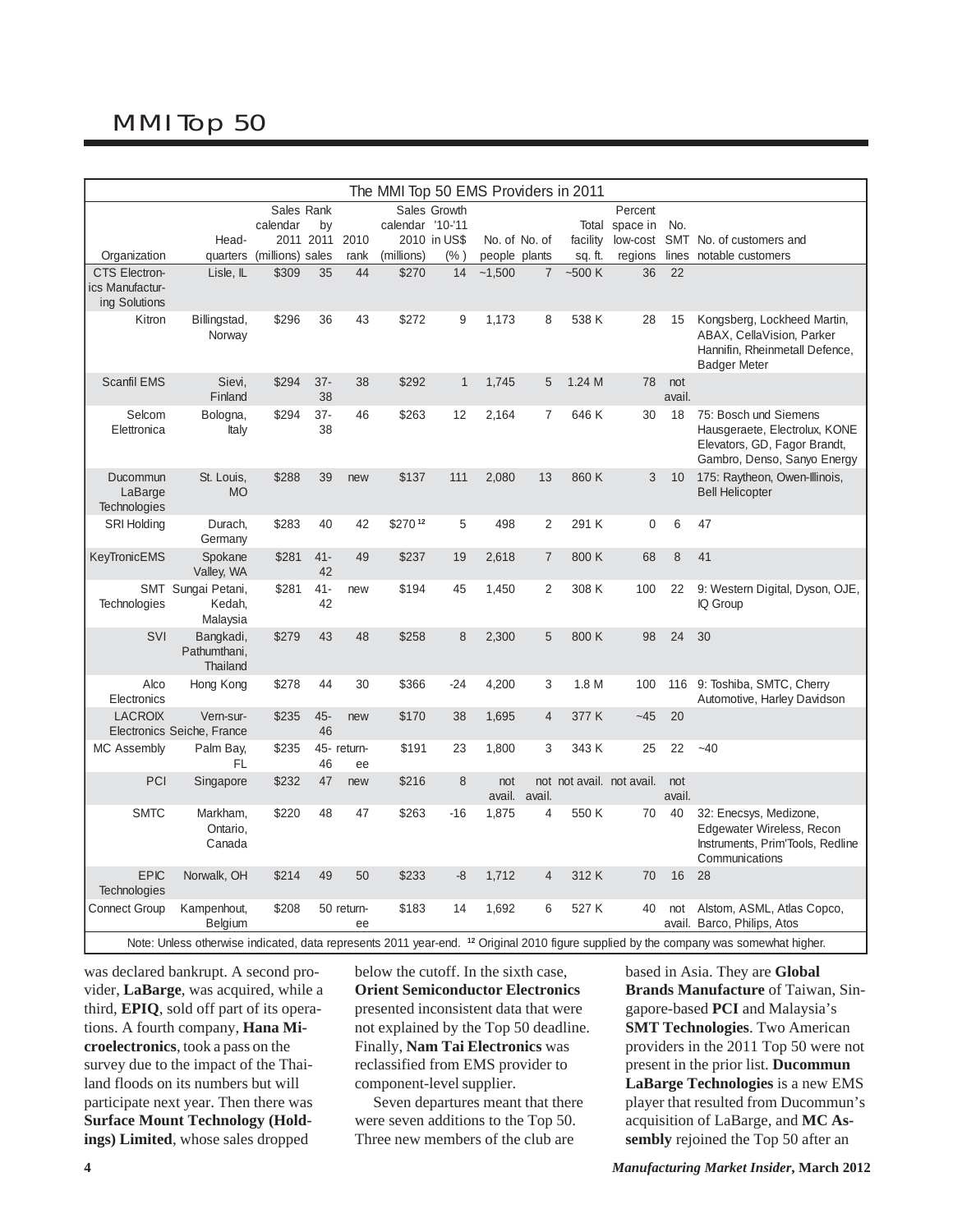

absence of four years. Two additions came from Europe. Belgium-based **Connect Group** reappeared on the list after being off it for two years, and France's **LACROIX Electronics** made the Top 50 for the first time.

#### **Counting down the top ten**

 With two exceptions, top-10 standings did not change from 2010. The order of the first four companies remained the same as the year before, starting as usual with Hon Hai and followed by **Flextronics**, **Jabil** and **Celestica** in that order. But **New Kinpo Group** moved up one position to fifth place, replacing **Sanmina-SCI**, which dropped to sixth. **Shenzhen Kaifa Technology**, **Benchmark Electronics**, **Plexus** and **Universal Scientific Industrial** took seventh, eighth, ninth and tenth respectively, as they did in 2010.

among the 10 largest EMS providers in 2011, down a bit from \$2.03 billion in 2010. For 2011, the top 10 garnered a 90.6% share of Top 50 reve-

lowered slightly from 2010. It took sales of \$1.97 billion to rank

nue, up from 88.7% in 2010. As evidenced by the share gain, the EMS industry is becoming even more top-heavy, with Hon Hai being the prime mover in this trend. Top-10 growth amounted to 16.7%, just one percentage point

#### **Upwardly mobile**

above the Top 50 average.

 A combination of sales growth and open slots gave providers the ability to move up in the standings. A total of 24 companies improved their rank over 2010. In addition, a tie meant that **Scanfil EMS** (37th or 38th) either moved up one step or kept the same rank.

 Indeed, ties were rather commonplace in 2011. The standings produced five pairings where two companies reported the same 2011 sales figure rounded off to the nearest million. The number of ties was out of the ordinary, but not unheard of. In the 2006 Top 50, seven ties occurred.

The bar for top-10 admission was



**Chart 3: Distribution of Top 50 Providers by 2011 Sales**

*Manufacturing Market Insider***, March 2012 5**

 Some companies were more upwardly mobile than others. Five providers advanced in rank by seven or more places. **CTS Electronics Manufacturing Solutions** (35th) rose by nine slots; **Selcom Elettronica** (37th or 38th) moved up eight or nine positions; **KeyTronicEMS** (41st or 42nd) and **V.S. Industry** (32nd or 33rd) each advanced by seven or eight places; and **Kitron** (36th) climbed by seven spots in the standings.

 Note that it can be easier to leapfrog competitors in the lower ranks because companies are packed closer together.

 A 52% majority of the Top 50 had sales of less than \$500 million, and the \$208 million to \$299 million bracket contained the largest number of Top 50 providers at 15. But in the three middle brackets – \$300 million to \$499 million, \$500 million to \$999 million and \$1 billion to \$10 billion – the distribution of companies was nearly even (Chart 3).

 Two participants in the Top 50 survey reported 2011 revenue that was below the Top 50 cutoff. They are Germany's **EN ElectronicNetwork** (\$200 million) and Hong Kong-based Surface Mount Technology (Holdings) Limited (\$176 million).

#### **A ration of ratios**

 Top 50 data can be massaged to yield productivity ratios. To the two ratios computed traditionally – revenue per employee and revenue per square foot – a third, revenue per SMT line, is being added this year.

 Let's start with the measure of employee productivity. Employee counts for 47 companies totaled some 1.8 million people, more than 1.2 million of which worked for Hon Hai. If one were to assume 1.2 million employees for Hon Hai, the revenue per employee for these 47 providers works out to \$115,700. But this ratio is skewed by the economics of Hon Hai's massive Chinese workforce. With Hon Hai ex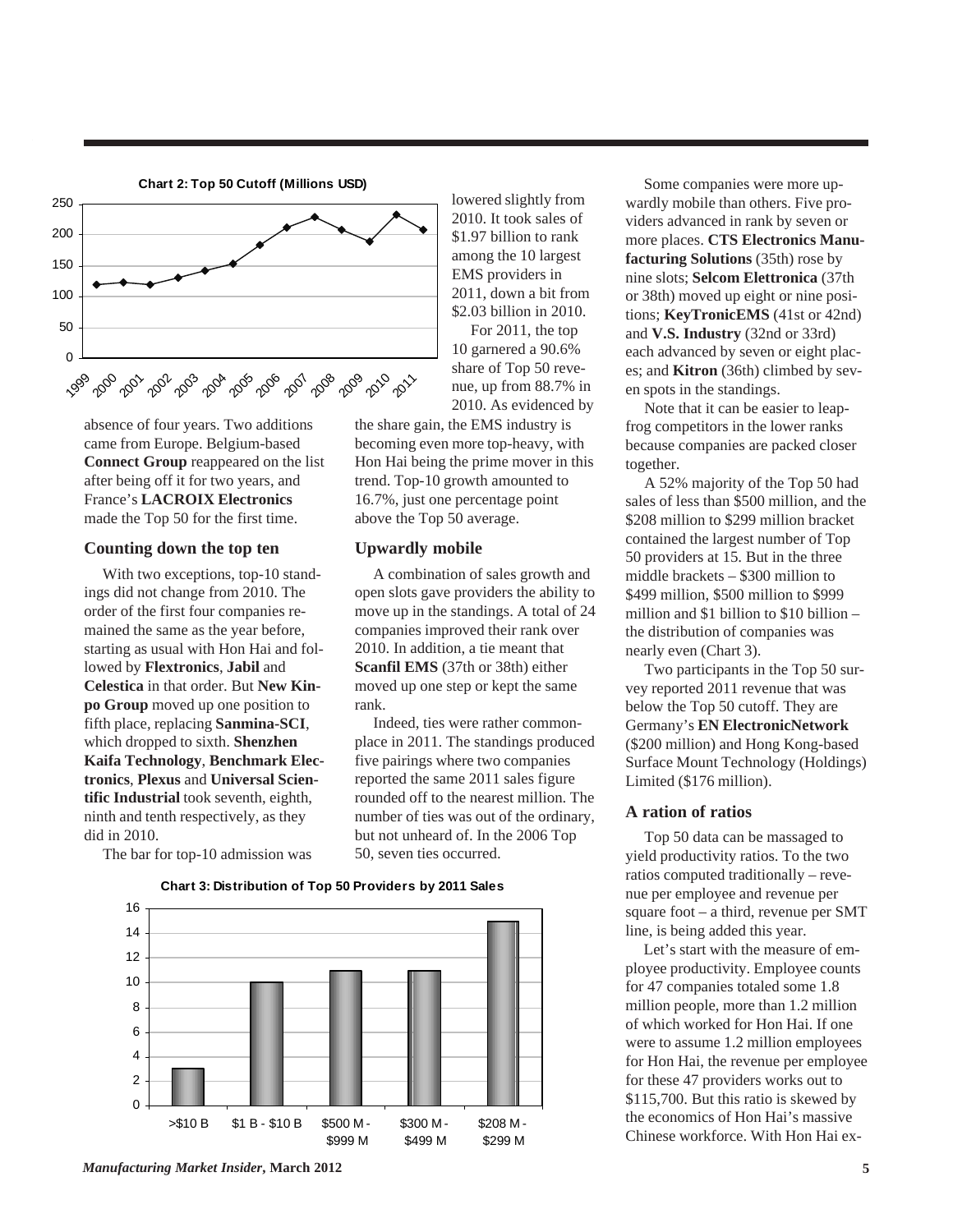cluded, revenue per employee increases to \$150,700, compared with the 2010 ratio of \$141,200 based on a somewhat different group of 47 companies.

 The second traditional ratio, revenue per square foot, was derived from 42 providers that supplied facility space data. On average, their facilities generated \$716 of revenue per square foot. This 2011 ratio is 13% above the 2010 average of \$633, which was computed from 45 providers. Note that these ratios are approximate: they in-

News

# **Flextronics to Acquire and Divest**

 **Flextronics** (Singapore) has announced two separate moves by which it intends to add one business and subtract another. On the plus side, the company has entered into a definitive agreement to acquire **Stellar Microelectronics** (Valencia, CA), a full-service EMS provider specializing in advanced custom packaging solutions for the aerospace, defense and medical manufacturing markets. Flextronics is also engaged in a divestiture. The company has agreed to sell certain assets of its camera module business, known as **Vista Point Technologies**, to **DigitalOptics Corporation** (DOC), a wholly owned subsidiary of **Tessera Technologies** (San Jose, CA).

 Acquiring Stellar will increase Flextronics' service offering to include microelectronic design and manufacturing services in support of customers with unique US manufacturing needs. Stellar's custom packaging solutions utilize the latest microelectronics technologies. Unlike most EMS providers, Stellar provides processing capability from wafer to final product assembly. The prospective deal will also expand Flextronics' customer portfolio in the aerospace and defense and medical markets.

corporate some data that are imprecise or correspond to different time intervals.

 For the new ratio, 39 Top 50 providers reported the number of SMT lines that they operate. Revenue per SMT line for these companies averaged \$12.9 million. Note that revenue per SMT line is highly variable, depending on the speed and productivity of a line, whether it's single- or double-sided, and the amount of EMS revenue generated by box build.

*Methodology.* Providers were

 Flextronics did not disclose financial terms other than to say that Stellar's annual revenue run rate is just under \$100 million. Subject to certain closing conditions, completion of the transaction is expected to occur by the end of April.

 "This acquisition underscores Flextronics' strategic commitment to expand our service offering in the aerospace, defense and medical markets, and we believe the combined companies will strengthen the services we can provide our customers in this space," said Paul Humphries, group president of Flextronics High Reliability Solutions.

 California-based Stellar operates out of a 140,000-ft<sup>2</sup> facility in Valencia. The company was founded in 1974 under the name **ELMO Semiconductor** and in 1996 was acquired by another EMS provider, **Kimball Electronics** (Jasper, IN). Kimball sold the operation in 2003 to entrepreneur and philanthropist Alfred Mann.

 As for the divestiture, assets to be sold include intellectual property and China-based manufacturing operations of the Vista Point camera module business. DOC will take over existing customer contracts and a lease on a facility of about 135,000  $\text{ft}^2$  in Zhuhai, China. The sale price is about \$23 million in cash, subject to adjustment at closing. Contingent upon closing conditions, the deal is expected to be comranked based on calendar 2011 sales in US dollars. Where information was not publicly available, *MMI* depended on companies to provide accurate data. Companies were asked to convert sales in non-US currencies into US dollars, if necessary, by using an average annual exchange rate corresponding to the sales year. Where possible, sales of non-EMS businesses were excluded. In some instances where EMS providers also do ODM work, ODM sales were mixed into the reported revenue.

pleted in the third quarter, if not sooner.

 Flextronics will retain a portion of Vista Point assets, but repurpose them and focus engineering talent toward strengthening the company's ability to deliver manufacturing services.

 Vista Point was unprofitable in each of the first three quarters of Flextronics' fiscal 2012.

 The president of DOC, Bob Roohparvar, has a prior connection with Vista Point. At one time, he served as Vista Point's president and CEO.

 *Deals done*…Publicly held **Adeptron Technologies** and privately owned **Artaflex**, two EMS companies based in Markham, Ontario, Canada, have combined in a reverse takeover of Adeptron by Artaflex (Jan., p. 7-8). The resulting public company is operating under the name Artaflex….EMS provider **ACDi** (American Computer Development, Inc.) of Frederick, MD, recently acquired the assets of another EMS provider, **Fawn Electronics** of Nashville, NC. The seller was Fawn Industries. ACDi has entered into a long-term lease on the Fawn Electronics facility and said it expects to retain all employees of the Fawn operation. The operation gives ACDi new capabilities such as certification for building nuclear products, expertise in the medical industry, and cable and harness skills.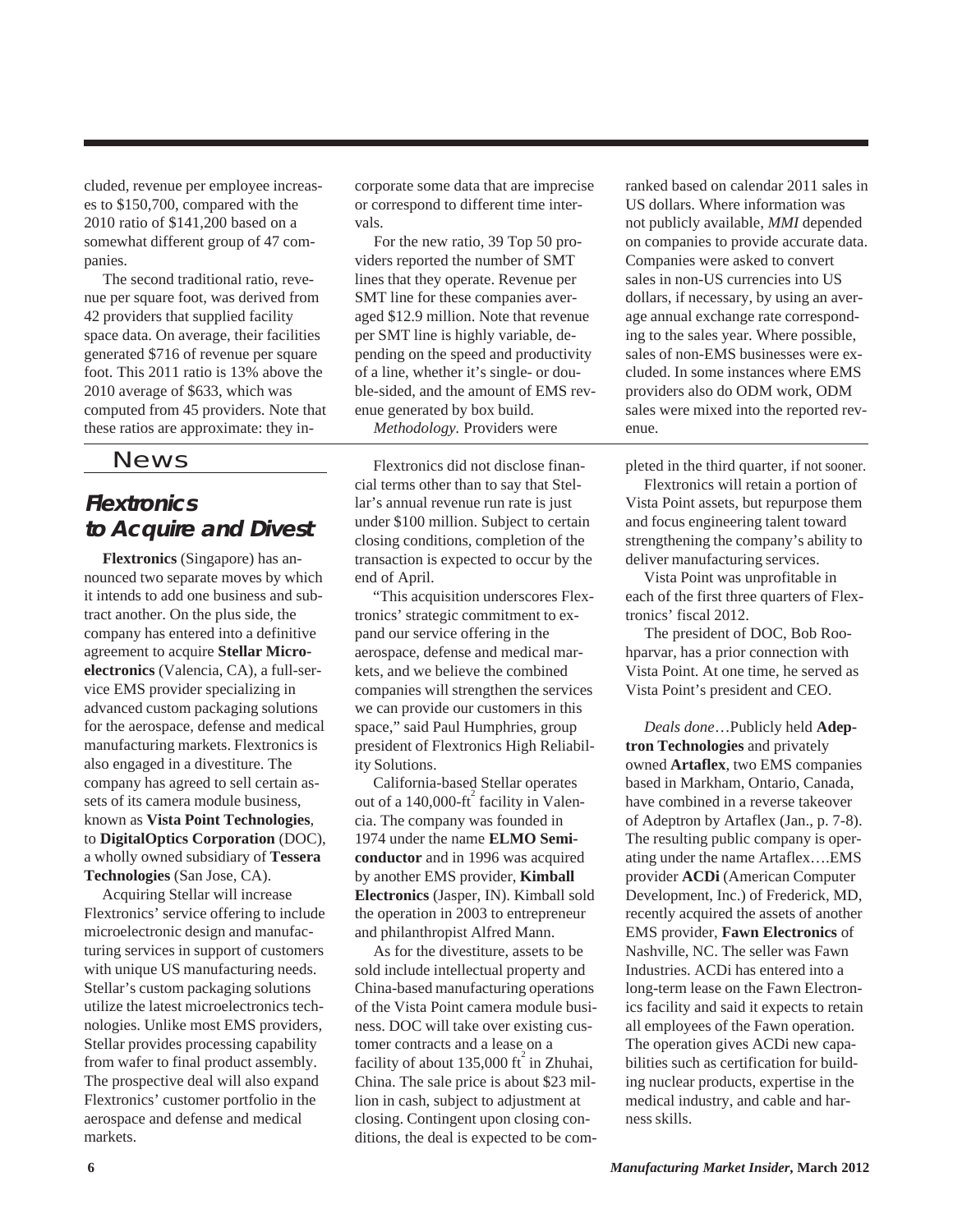## News

 *Alliances*… **Hon Hai Precision Industry** (Tucheng City, Taiwan) has agreed to purchase up to 50% of the LCD panels and modules manufactured by **Sharp Display Products**. In addition, Hon Hai chairman Terry Gou and other entities will take a 46.5% stake in SDP, while Hon Hai and a subsidiary will buy a 6.6% interest in Sharp, and affiliated **Foxconn Technology Co.** and one of its units will obtain a 3.3% share of Sharp….**Sevcon** (Southborough, MA), a maker of microprocessor-based controls for electric and hybrid vehicles, and Flextronics Automotive, a Flextronics business, have entered into a cooperation agreement to provide hybrid and electric vehicle drivetrain systems to automotive OEM customers in Germany and other central European countries. The companies have agreed to combine Sevcon's motor controllers and onboard systems integration products with Flextronics Automotive's highvoltage DC-DC converter, charger and battery management technology. In addition, the two partners have agreed to jointly conduct product marketing and sales outreach, with Sevcon designated as Tier 1 supplier and Flextronics Automotive as manufacturer for all combined product sales….**ESCATEC** (Penang, Malaysia), which manufactures in Malaysia and Switzerland, has joined forces with US provider **Surface Mount Technology Corporation** (Appleton, WI). This alliance means that the two companies can provide customers in the US and Europe with local support and manufacturing close to customers' design teams and finished goods delivery locations. At the same time, ESCATEC's Malaysian mass-production facilities allow for improved cost management….**Bittele Electronics** (North York, Ontario, Canada), which provides PCB fabrication and assembly in China, and **Xptronics** (Markham, Ontario, Canada), a PCB assembly shop focusing on prototypes and low-volume, high-mix

production, have formed a partnership to offer a more rapid assembly service and serve a greater need for quick-turn prototyping in North America, according to online reports….Design firm **Partner Electronics** (Silverstone, Northamptonshire, UK), and EMS provider **Thames Gateway Manufacturing Centre** (Greater London, UK) have forged a partnership to offer a one-stop shop for development and production.

# **Oclaro to Transfer Operations to Venture**

 **Oclaro** (San Jose, CA), a tier-one provider of optical communications and laser components, modules and subsystems, has agreed to transfer its Shenzhen, China, final assembly and test operations to **Venture's** Malaysia facility in a phased and gradual manner over the next three years. The two companies have also signed a five-year supply agreement.

 During the three-year transition period, Oclaro will retain control of the manufacturing facility in Shenzhen, and workers there will remain employed by Oclaro. Several of Venture's operational personnel will relocate to Shenzhen to support Oclaro, oversee the transfer, and ensure that products transitioned to Venture's Malaysia facility are fully qualified by customers before the products are phased out of the Shenzhen facility.

 Over the transition period, this outsourcing activity is expected to free up more than \$35 million net of transition and employee retention costs.

Oclaro said the move is a significant milestone in its strategy to adopt an outsourced back-end manufacturing model. The company also noted that the move complements its existing relationship with **Fabrinet**.

 A key factor in choosing a contract manufacturer was to ensure that Oclaro would be able to manage a smooth transition for its customers.

 Venture has been engaged in the manufacture of optical products since 1992 and maintains a center of excellence for optical communications.

 *More new* business…Hon Hai Precision Industry will begin assembling 10-in Kindle Fire tablets for **Amazon**, *Digitimes* reported. In addition, Hon Hai's handset subsidiary, **Foxconn International Holdings**, has become the second contract manufacturer chosen to assemble smartphones for China's **Xiaomi**, according to *Bloomberg News*….In an expanded relationship with **GigOptix**, **Sanmina-SCI** (San Jose, CA) has designed the optical packaging for GigOptix's next-generation 100G optical modulator and is industrializing it (April 2010, p. 7). ...**Kitron** (Billingstad, Norway) recently announced the names of seven new customers in the German market. They are **Rheinmetall Defence Electronics**, **Badger Meter** (liquid flow measurement), **Märklin** (model railroads), **HSM** (paper shredders), **Parker Hannifin** (electronic manometers in this case), **Binder** (gas flow measurement and control) and **Plaston** (air treatment systems). Also, Kitron has landed new orders worth about NOK 45 million (\$7.8 million) a year from **CellaVision** for the manufacture of medical instruments for routine analysis of blood and other body fluids. On the defense side, Kitron recently won two new F-35 contracts with a potential value of more than NOK 250 million (\$43.6 million) over the life of the program….**Alstom Transport**, a major player in the railway market, has awarded **SMTC** (Markham, Ontario, Canada) a contract to build Alstom's new signaling and information systems. SMTC's Markham, Canada, facility will provide services including NPI, PCBA, module-level assembly, system integration and test. In addition, SMTC will address Alstom's US content requirements by producing controlled products at SMTC's plant